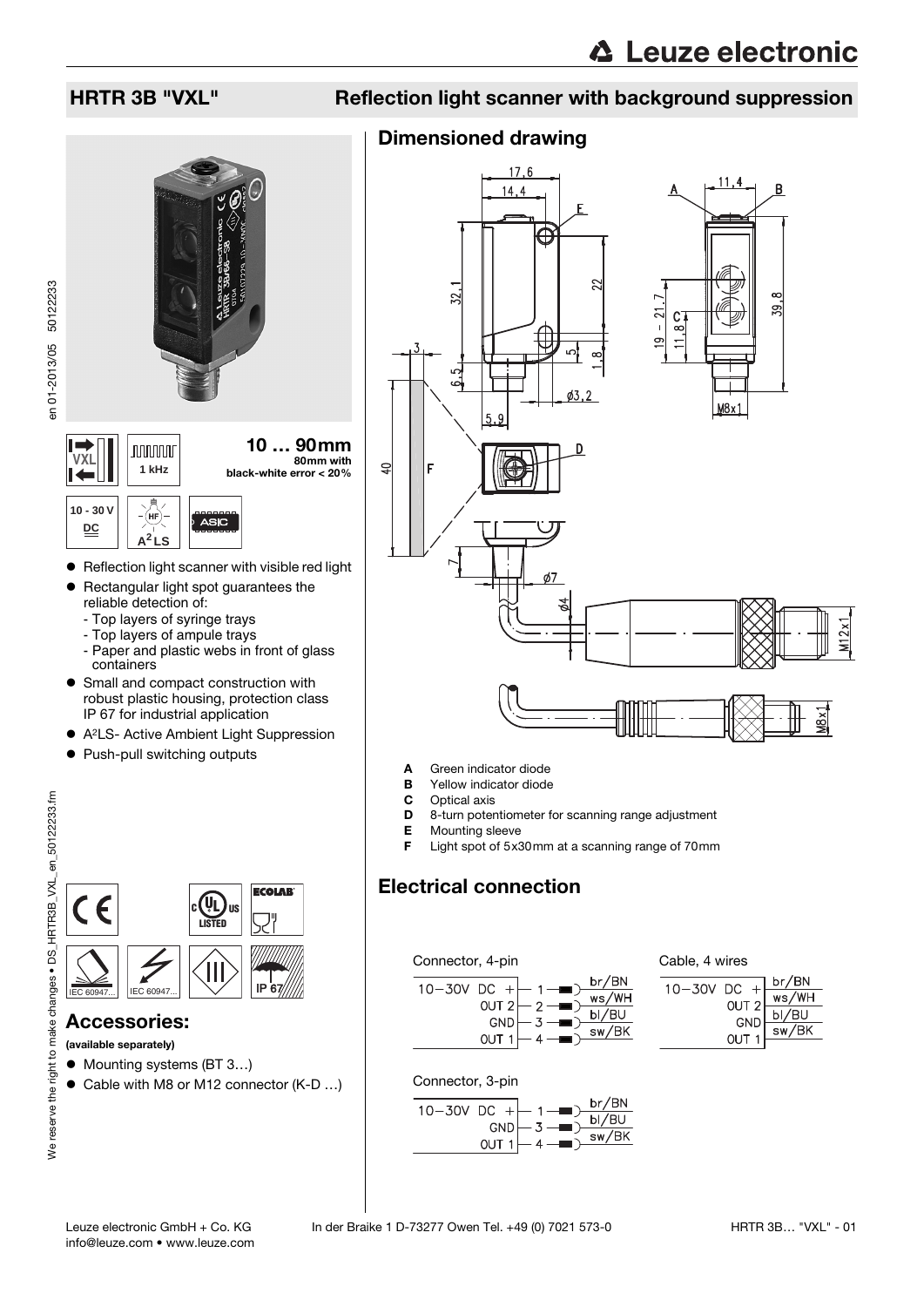# **△ Leuze electronic**

### HRTR 3B "VXL"

### Tables

#### 1 10 80 90 2 12 70 75 3 12 60 65 1 white 90% 2 gray 18% 3 black 6% Scanning range [mm]

Typ. scanning range limit [mm]

### Diagrams





## Remarks

Mounting system:



1) Packaging unit: PU = 10 pcs.

### **Specifications**

#### Optical data

Typ. scanning range limit <sup>1)</sup> Scanning range<sup>2)</sup> Adjustment range<br>Light spot Light source 3)<br>Wavelength

#### Timing

Switching frequency 1,000Hz<br>
Response time 1,5 ms Response time<br>Delay before start-up

#### Electrical data

Operating voltage  $U_B$ <sup>4)</sup><br>Besidual ripple Operating voltage U<sub>B</sub> <sup>4)</sup> 10 … 30VDC (incl. residual ripple)<br>Residual ripple  $\leq 15\%$  of U<sub>B</sub> Open-circuit current ≤ 15mA Switching output

…/6 5) 1 push-pull switching output pin 4: PNP light switching, NPN dark switching

10 … 90mm

see tables<br>20 ... 90mm

approx. 5 x 30mm<sup>2</sup> at 70mm

 $\leq$  300ms (acc. to. IEC 60947-5-2)

adjustable via 8-turn potentiometer

with 200mm cable and connector: 20g

0.2m cable with connector M8 or M12

Exempt group (in acc. with EN 62471)<br>IEC 60947-5-2

object detected - reflection

with connector: 10g

with 2m cable: 50g

connector M8 metal,

2 push-pull switching outputs pin 2: PNP dark switching, NPN light switching pin 4: PNP light switching, NPN dark switching

plastic (PC-ABS); 1 attachment sleeve, nickel-plated steel

LED (modulated light) 620nm (visible red light)

Function characteristics light/dark switching<br>Signal voltage high/low  $\geq (U_B - 2V)/\leq 2V$ <br>Output current max. 100mA Signal voltage high/low Output current<br>Scanning range

#### Indicators

Green LED ready

Mechanical data

Housing <sup>6)</sup><br>Optics cover Optics cover plastic (PMMA)

Connection type 2m cable (cross section 4x0.20mm²),

#### Environmental data

Ambient temp. (operation/storage) -30°C ... +55°C/-30°C ... +70°C Protective circuit 7 VDE safety class III<br>Protection class IP 67 Protection class<br>Light source Standards applied IEC 6094<br>Certifications III 508.<sup>4)</sup> Certifications

1) Typ. scan. range limit: max. achievable scanning range for light objects (white 90%)

2) Scanning range: recommended scanning range for objects with different diffuse reflection

 $\frac{2}{111}$  3

- 3) Average life expectancy 100,000 h at an ambient temperature of 25 °C<br>4) For UL applications: for use in class 2 circuits according to NEC only
- 4) For UL applications: for use in class 2 circuits according to NEC only<br>5) The push-pull switching outputs must not be connected in parallel
- The push-pull switching outputs must not be connected in parallel

6) Patent Pending Publ. No. US 7,476,848 B2<br>
7) 2-polarity reversal protection 3-short circle

2=polarity reversal protection, 3=short circuit protection for all transistor outputs

### Remarks

Adapter plate: BT 3.2 (part no. 50103844) for alternate mounting on 25.4mm hole spacing (Omron E3Z, Sick W100…)

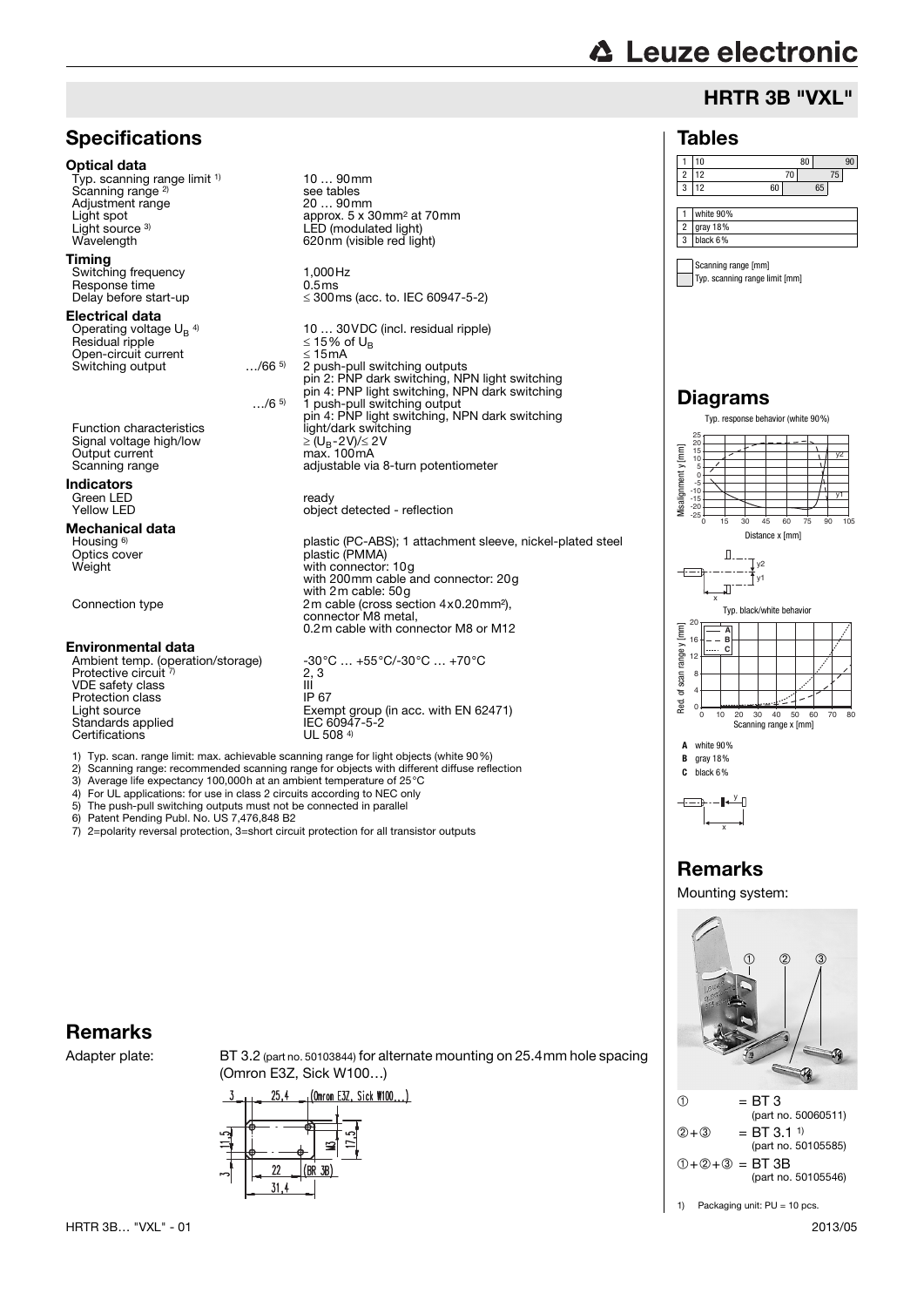### HRTR 3B "VXL" Reflection light scanner with background suppression

### Order guide

| <b>Selection table</b><br>Equipment $\blacklozenge$ | Order code $\rightarrow$                            | <b>HRTR 3B/66-VXL-S8</b><br>Part no. 50122262 |
|-----------------------------------------------------|-----------------------------------------------------|-----------------------------------------------|
| Switching output                                    | 2 x push-pull switching output                      |                                               |
|                                                     | 1 x push-pull switching output                      |                                               |
| Switching function                                  | 1 PNP light switching and NPN dark switching output |                                               |
|                                                     | PNP dark switching and NPN light switching output   |                                               |
| Connection                                          | M8 connector, metal, 4-pin                          |                                               |
|                                                     | M8 connector, metal, 3-pin                          |                                               |
|                                                     | 200mm cable with M8 connector, 4-pin                |                                               |
|                                                     | 2000mm cable, 4-wire                                |                                               |
| Indicators                                          | green LED: ready                                    |                                               |
|                                                     | yellow LED: switching output                        |                                               |

### Application notes



#### $\bullet$  Approved purpose:

This product may only be used by qualified personnel and must only be used for the approved purpose. This sensor is not a safety sensor and is not to be used for the protection of persons.

- Install the sensor at a distance of 60 ... 80mm from the top layer.
- Position the sensor at an approx. 20° angle (tip plug side towards the top layer).
- Set the sensor with the adjusting spindel so that the top layer will be detected reliably.